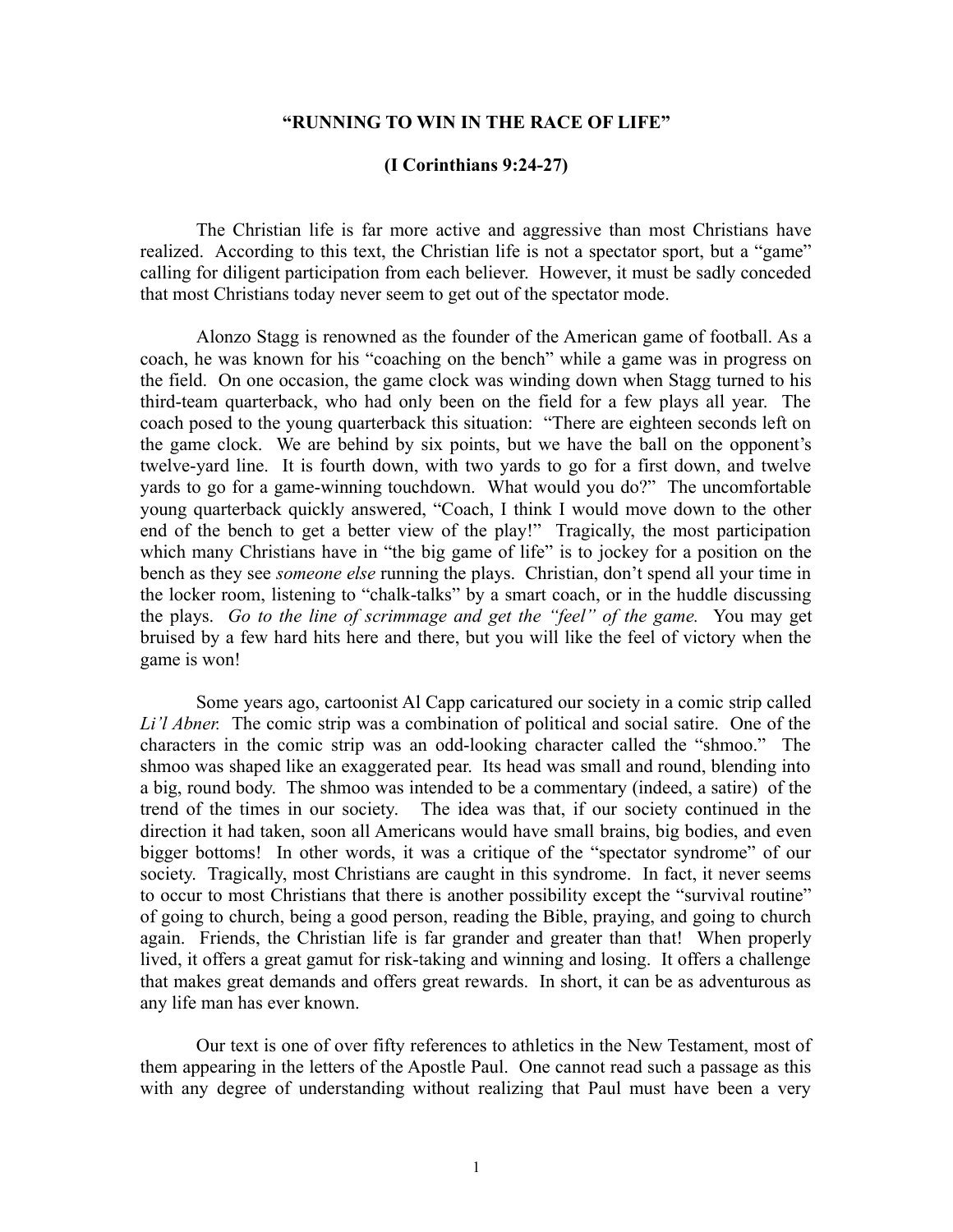intelligent sports fan. He must have observed in person the athletic events he refers to in this text. There are at least ten specific references to sports personnel and sports events in this brief paragraph.

For example, he refers to the *runners* in a track and field event (verse 24).

Then he refers to the *race* itself. The word he uses for "race" in verse 24 is also the word from which we derive our English word "stadium," but in Paul's day it referred to the *distance* of a race (some 202 yards) rather than the *place* where the event occured.

Also in verse 24, Paul refers to the *prize* which the winner receives in such a race. And he counsels each participant in the Christian race to run in a manner that will make a *winner* of him (verse 24c).

In verse 25, he mentions the *athlete* himself, referring to him as the "man who strives for the mastery." Literally, that phrase speaks of the athlete "who agonizes in order to attain excellence." The word "agonizes" refers to the *disciplines* and *conditioning* the athlete must practice in order to adequately compete in the field in which he participates.

Also in verse 25, Paul says that every athlete "who disciplines himself in order to attain excellence must be *temperate in all things.*" The word "temperate" means "selfcontrolled," and the text says that the winning athlete's self-control must extend to "all things" in his life. You see, a champion athlete will not only omit from his daily life all things that are bad for his performance, he will also eliminate many "good" things that will prevent full concentration or unhindered performance. Following this same athletic picture, Hebrews 12:1 says that the athlete will "lay aside every weight" that hinders his best performance, and not merely the obvious wickedness that will destroy his effectiveness.

In verse 25, our text also refers to the *trophy* or the award the winning athlete will receive at the judge's stand when the race is over. He says that the winner in an earthly event may win a "corruptible crown" such as a wreath or a plaque or a trophy, but the Christian is running the true race in order to gain an "incorruptible crown." Here, Paul points out the inconsistency of earthly athletes engaging in such rigorous training in order to gain only a temporal crown, while the Christian often will not pay any price to win an "incorruptible" (eternal) reward.

In verse 26, Paul moves from running to *fighting*. He says that he does not run or fight without a *goal* or without purpose. "I do not run as one who is uncertain of the course or the finish line," and "I do not fight as one who aimlessly flails at the air." The latter reference is to the common training practice used by a boxer known as "*shadow boxing*."

Then, in verse 27, Paul leaves running and boxing and moves to *wrestling*. Note that the events mentioned have moved through a progression – from the individual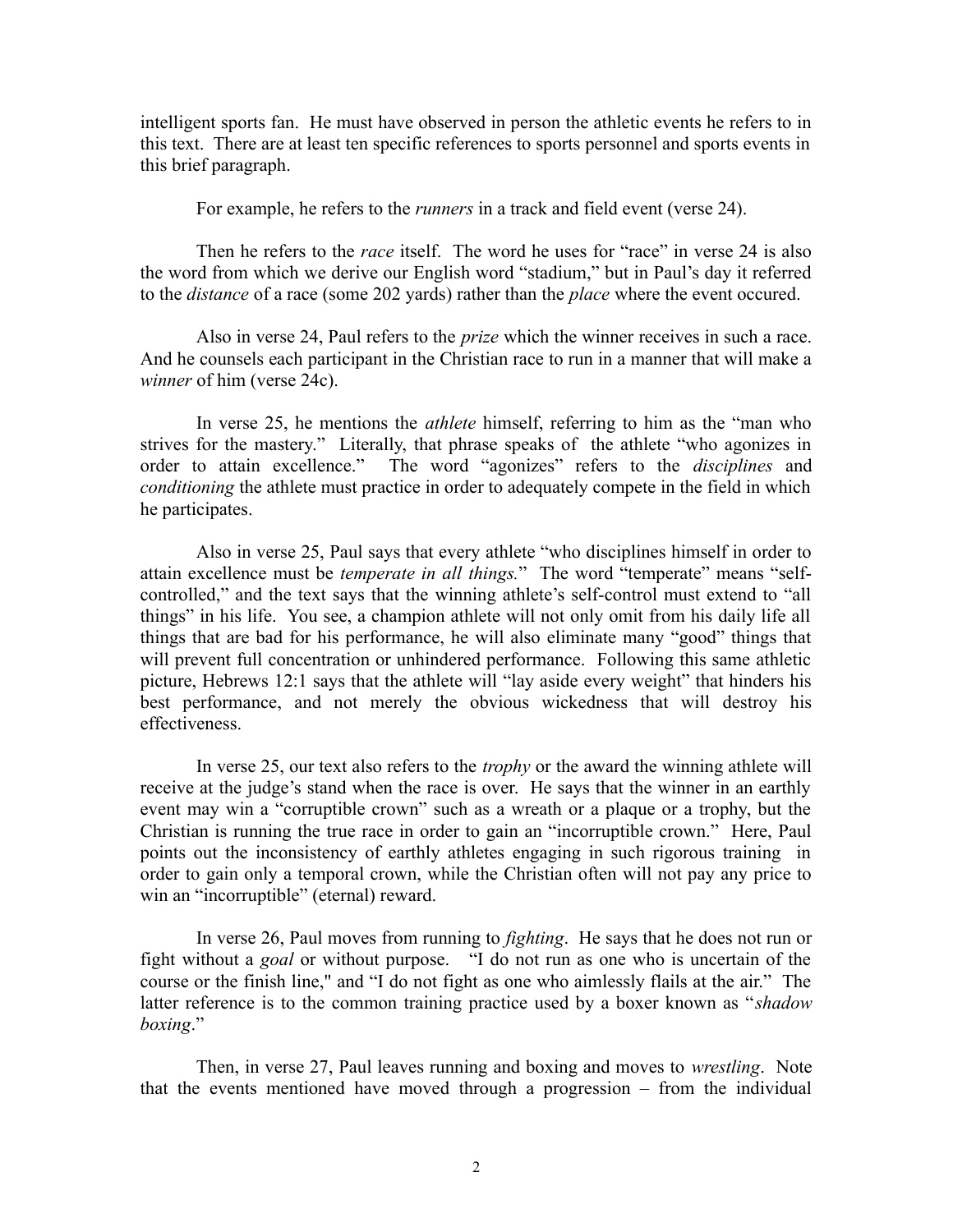participation of separate performers (running) to more intense and more aggressive contact with other participants (boxing and wrestling). In verse 27, Paul says, "I keep my body under (that is, underneath me)," a picture of extreme discipline. The idea is that he controls his body in order to prevent his body from controlling him.

In verse 27, Paul refers to the *public address announcer* who officially starts the events and introduces the participants with each new event. He does this under the image of "preaching," or heralding the events. Then, he closes with a warning that it is possible to run the Christian race, and then break a rule and lose the reward at the end of the race.

What a cosmopolitan picture given by a cosmopolitan Christian of the cosmopolitan life that is ours in Christ!

Some time ago, a college wrestling team was traveling to a neighboring college to compete in a wrestling match that evening. As they traveled, the coach warned them of the other team's strategy. "They have perfected a certain hold and have been winning all of their recent matches," he said to his team. "The particular maneuver that has been winning for them is called 'the double reverse.' Here is the way it works. Your opponent gets a hold on you, then he folds you up once, then he folds you up again, and while you are helpless, he throws you down and pins you, and before you know it the match is over." However, it was obvious that his wrestlers did not think the "double reverse" would be a really serious threat, so they didn't seem to take his warning seriously. He continued to exhort them, but they showed little interest in hearing of the "double reverse."

The team arrived at the opponent's gymnasium, preparations were made for the six matches on schedule for that evening, and the coach continued to warn his team. Every wrestler reassured the coach, and the matches began. However, in the very first match, the visiting wrestler was victimized by the "double reverse" and lost the match – as the coach groaned. The players immediately began to refer to the "dreaded double reverse," taking it a bit more seriously than before. However, the second wrestler was also defeated after being thrown by the "dreaded double reverse." The coach's despair and anger intensified with each new match. His team went through five matches without solving the "dreaded double reverse," losing all five matches. The coach was seething with anger as he said to his last wrestler, "Please don't get caught as the others did; I would like to win at least one of these matches!" The match began, and within two minutes, the final wrestler on the visiting team was caught in the "dreaded double reverse." The coach groaned and buried his head in his hands and refused to look at the inevitable outcome. The home stands were cheering wildly – but suddenly the cheering stopped, and the visitor's bench erupted with cheers. The coach looked up just in time to see his wrestler pin his opponent and win the match! When the celebrations had finally ceased, the coach took his winning wrestler aside and exclaimed, "What happened? When I last looked, you were locked in the double reverse and there seemed no way out. How did you get out of his hold and win the match?" His wrestler replied, "Well, coach, when he got that hold on me, I was so twisted up I could hardly move. But when I opened my eyes, all I could see inches away from my nose was a big toe. So I did the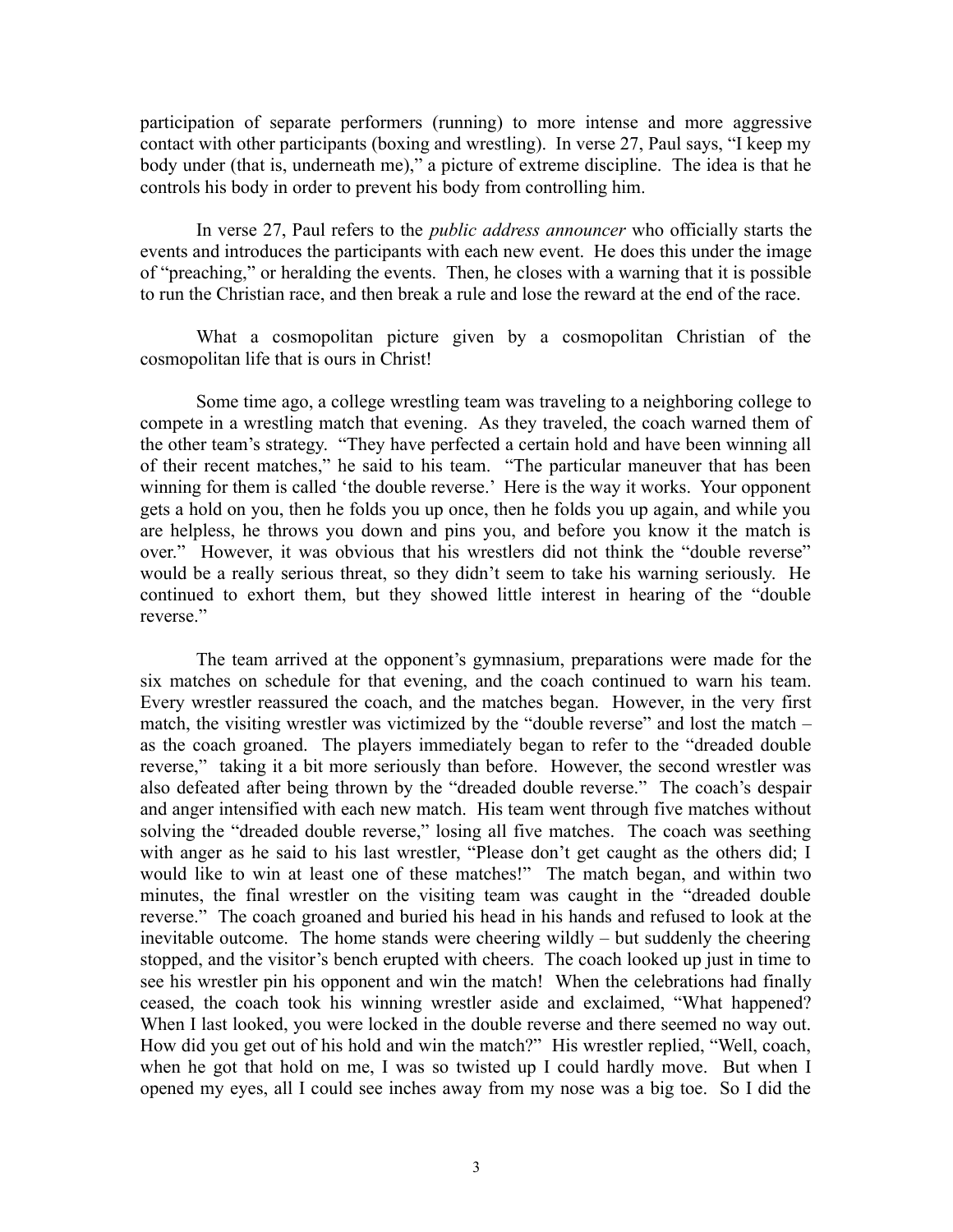only thing I could think of to do; I opened my mouth and bit down on that toe as hard as I could bite – *and coach, it is absolutely amazing what a man can do when he bites off his own big toe*!"

The story explains the radical difference between *extrinsic* motivation (illustrated by the counsel of the coach) and *intrinsic* motivation (illustrated by the athlete biting off his own big toe). The motivation of the athlete may be casual when he is hearing instructions from some other person, but it becomes very intense when damage (or delight) is being experienced by him personally. One of the great problems among Christians is that we have depended far too much upon the imposition of extrinsic motivation and not nearly enough upon the individualizing of intrinsic motivation.

What kind of life is the Christian life? Just how are we supposed to live it? The text supplies an excellent commentary on the nature and method of the Christian life. Let me point out several features of that life as it is presented in this text.

# **I. CITIZENSHIP**

The first requirement for living the Christian life is *citizenship* in the kingdom or the family of God. The background of this text is the famed Isthmian Games which were played periodically in the city of Corinth. The city was located on a narrow ribbon of land which connected the bulbous Pelopenisian Peninsula of southern Greece with the mainland of northern Greece. Athletic contests were held near the city which rivaled the famous Olympian Games. Paul uses these games as the background for his great picture of the Christian life.

In order for an athlete to compete in the Isthmian Games, he first had to be a born citizen of Greece. He had to be Greek by birth and by blood. No athlete who was not a Greek citizen could participate. Even so, before any human being can participate in the Christian race, the "race of life," he must be a born citizen of the Kingdom of God, a born member of the Family of God. Jesus said, "Except a man be born again, he cannot see the Kingdom of God." The word translated "again" is the Greek word *anothen*, which means "from above." You see, your first birth was "from beneath". You were born in sin, and your birth created momentum in a sinful, downward direction. If that direction and momentum are to be changed, you must be born "from above," "of God," and that birth will give you an upward direction toward God.

A physiologist once said, "The immense energies of an individual human life are rooted in the moments of conception and birth." Even so, the immense spiritual energies of the Christian life are rooted in the miraculous moment of the new birth. If a human being is going to run in the "race of life" pictured in our text, he must be a citizen of the Kingdom of God. He must be "born again." Have you been born again?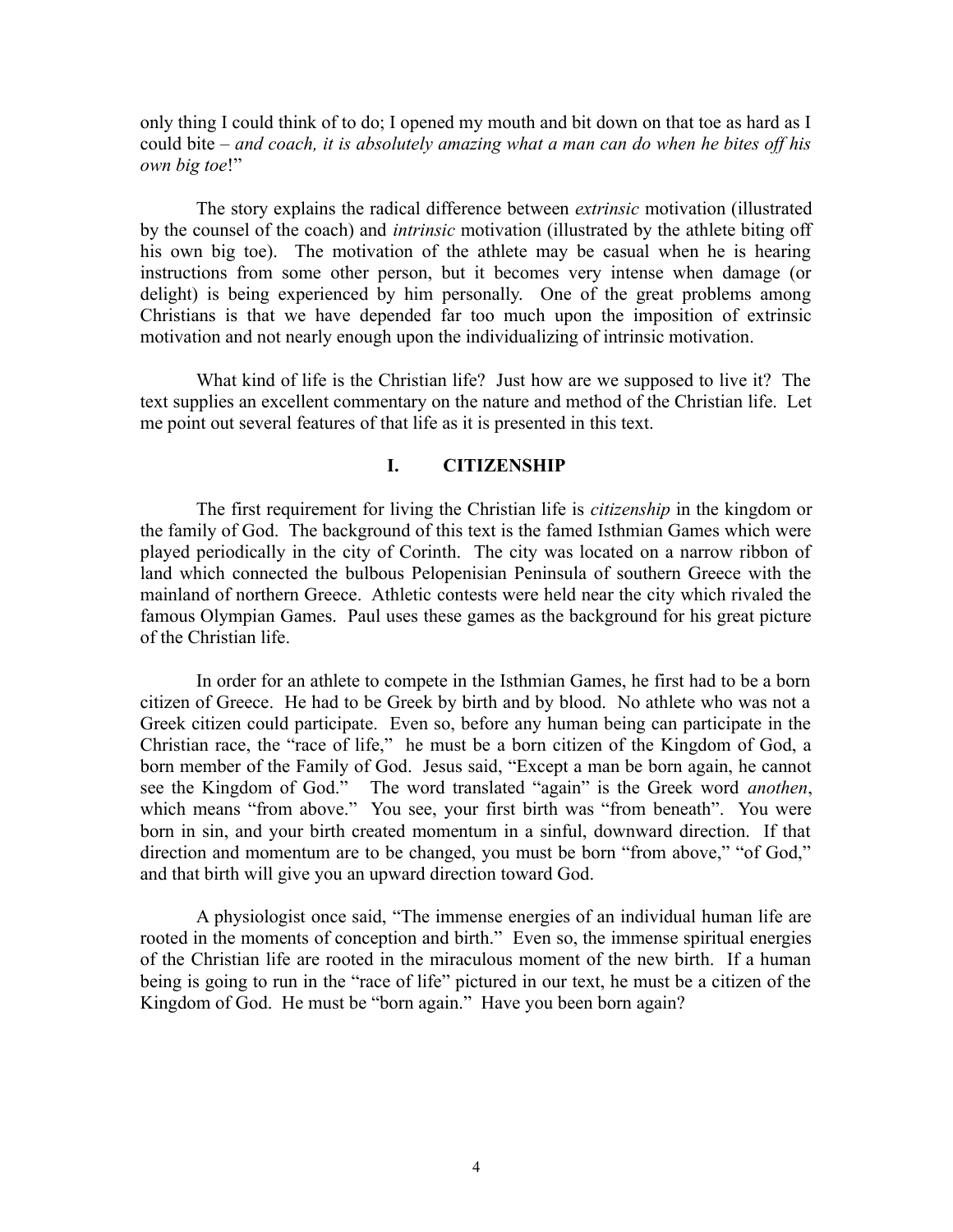### **II. CHOICE**

Second, the believer's participation in the "race of life" is dependent upon his *choice.* Many citizens of Greece never participated in the Isthmian Games because they were not chosen. And, even when a citizen-athlete was invited to participate, he had to agree to participate by his responsive choice.

If you are a born-again person, if you have been saved, you should pause at this moment and remind yourself, "I have been recruited by the greatest of all Coaches to participate in the greatest of all games, the game of spiritual life. I have been chosen to 'run with patience the race that God has set before His people.'" However, you must remind yourself, too, that not only are you chosen, but you also must choose. There is nothing automatic at any time about the running of this race.

One of my all-time favorite movies is the award-winning *Chariots of Fire*, the story of the Christian missionary to China, Eric Liddell. The movie is largely set in Liddell's college days and features the competition between Eric Liddell as a recordsetting runner and Harold Abrahams, a man struggling to find his own value. On the occasion of a race between the two, Liddell had just beaten Abrahams in a 100 yard dash and Abrahams was sitting sulking in the empty stands. His girl friend slipped into a seat beside him and chided him for his attitude. Abrahams said dejectedly, Sybil, if I can't win, I won't run!" She replied gently, "Harold, if you don't *run*, you can't *win*!" Many believers need to respond to Jesus' choice of *them* by choosing to run for *Him* "the race He has set before them" (and running it on His terms, not their own).

Years ago, a great linebacker played for the UCLA football team. His name was Don Moomaw, and in the days of freshman eligibility, Don Moomaw did the impossible – he made the All-America football team all four years of his college eligibility. When Moomaw came to school for his senior season, he had accepted the challenge to provide "senior leadership" for the lower classmen on the team. After arriving ahead of the rest of the team and beginning practice early, the seniors welcomed the rest of the team. One evening, Moomaw came back to his dorm room, "dragging" from an exhausting workout. When he entered the dorm suite, one of his freshman roommates was sitting with another freshman in the lounge, each holding and reading a black-bound New Testament. "What are you guys reading?" Moomaw asked. "Oh, it's just a book," one answered. "Is it any good?" Moomaw asked. "*Is it any good?"* one answered with enthusiasm. "It's just the best!" "A good plot?" Moomaw asked. "A good *plot*?" the freshman answered. "You wouldn't believe it!" "Any good characters?" "Man, the main character is incredible!" said the freshman. "Why don't you read it and see for yourself?" Don Moomaw took the New Testament, began to read it a short time later, and *sat up all night* that night reading the New Testament. Jim Murray, the great syndicated sports columnist for the Los Angeles Times, when telling Moomaw's story later, said, "When the sun came up the next morning, Don Moomaw *changed coaches."* Moomaw had realized what an incredible honor and blessing it was to be chosen and recruited by Jesus Christ, the greatest of all Coaches, and he signed his name to the Letter of Relationship. The last time I traced Don Moomaw, he was the pastor of the Bellaire Presbyterian Church in the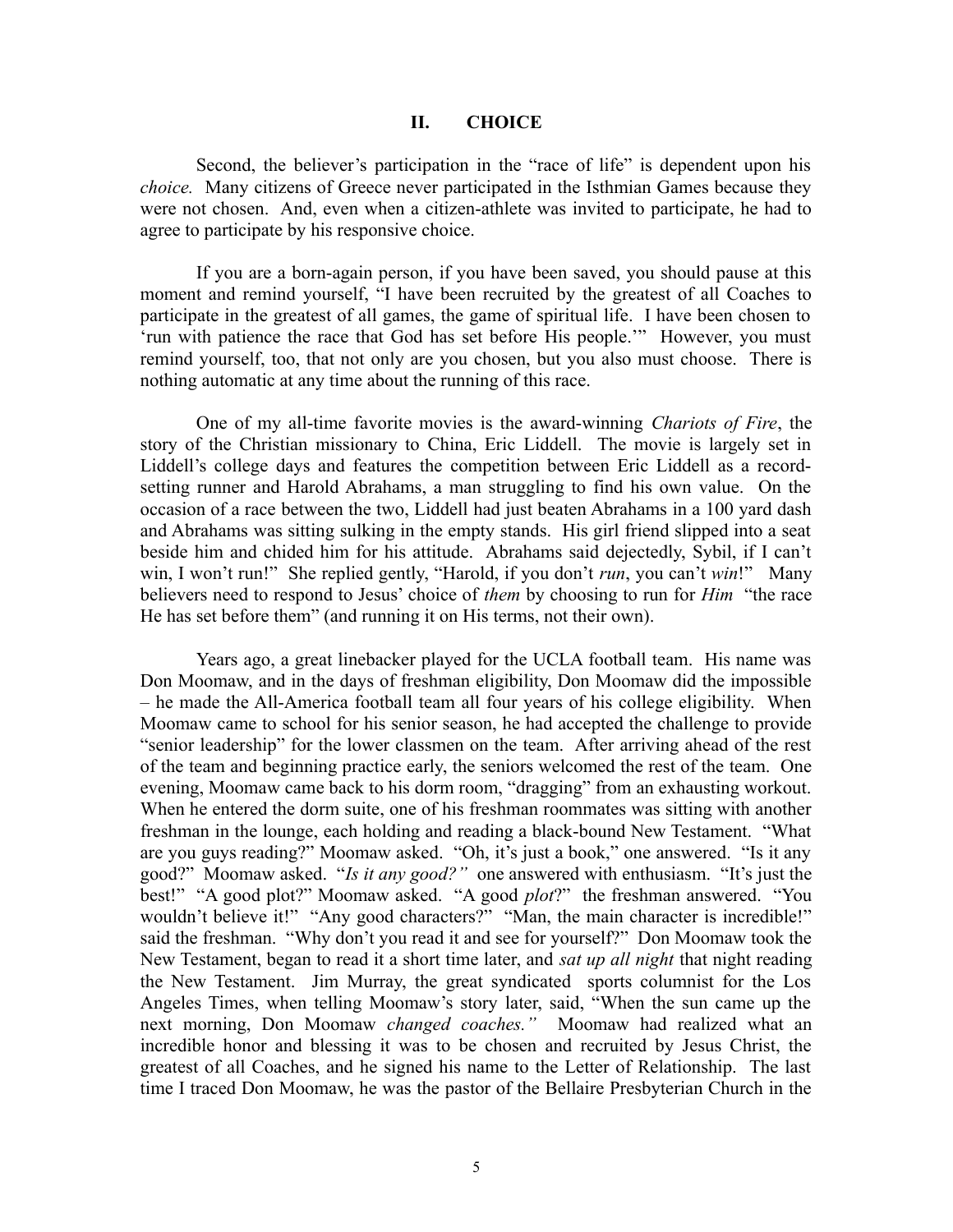Los Angeles area. The choice of God was matched by the choice of the believer, and Moomaw began to play on God's side in the game of life. Playing the game of life requires choice on the part of each believer.

## **III. COACHABLE**

Third, not only must each "player" in the game of life be a citizen of the Kingdom of God, not only must he make a choice to fully participate in the game; he must also be *coachable*, or teachable. A good athlete must respectfully surrender his will, his schedule, and his ability to the coach. In the Christian life, this involves a settlement in the heart of the individual Christian concerning the Lordship of Jesus Christ. In the terms of our text, the Lordship of Christ means that Jesus, the greatest of all coaches, calls all the shots for those who play on His team. In fact, Jesus is not merely a "bench-warmer" who smugly calls the plays from the comfort of the bench. He is a "playing coach," who joins us in the heat of the battle. In His incarnational participation on the playing field, He received the full onslaught of the opponent and his team, was apparently overrun at His position, but then showed the resiliency of the resurrection for His "second-half run" at victory. What an unbelievable honor and pleasure it is to be coached by Jesus Christ!

However, it is in the nature of the beast, the performing athlete, to elevate his ability and his instinct for the game above the decisions of the coach. There is not a sports field in the entire wide gamut of athletics that does not have its uncoachable athlete. Many a gifted young athlete has arrived on the practice field with great expectations, great public attention, and great media accolades, only to "bomb out" and become a disappointing failure – because he refused to be coachable. Paul wrote to Timothy in II Timothy 2:5, "If an athlete competes to win in athletic contests, yet he will not win the trophy, unless he competes according to the rules." Every good coach knows the importance of training rules, and he knows that he must not tolerate flagrant violations of those rules by any member of the team. The daily newspapers seem to carry many notices of athlete's dismissals from certain teams "because they violated certain unspecified team rules." The reprisal for this streak of disrespect and rebellion may vary from rebuke to suspension, or to dismissal from the team altogether. The athlete must be coachable, and this means that he must do everything necessary to keep the rules and follow the "game-plan" of the coach. In the greater game, every Christian must carefully maintain his obedience to Jesus as Lord. He has proven His worth and capability again and again, and He calls for our loyalty and surrender at every "turn" of the game.

If you saw the great athletic movie, *Hoosiers*, a movie about Indiana basketball, you will recall that a new coach arrived at a basketball-mad Indiana town to teach in the local high school and to coach the boys' basketball team. "Armchair coaches" were everywhere in this town, and in their own "correct" opinion, they all knew more than the coach about how to run the team. You will remember the great showdown, the great stand-off, between the coach (played by Gene Hackman) and several athletes on his team, as well as several loud and ardent citizens of the town. Finally, through the coach's demand that his rules be honored, coupled with the athletes' desire to excel and win, the coach was able to blend his players into an excellent team, and they even won the state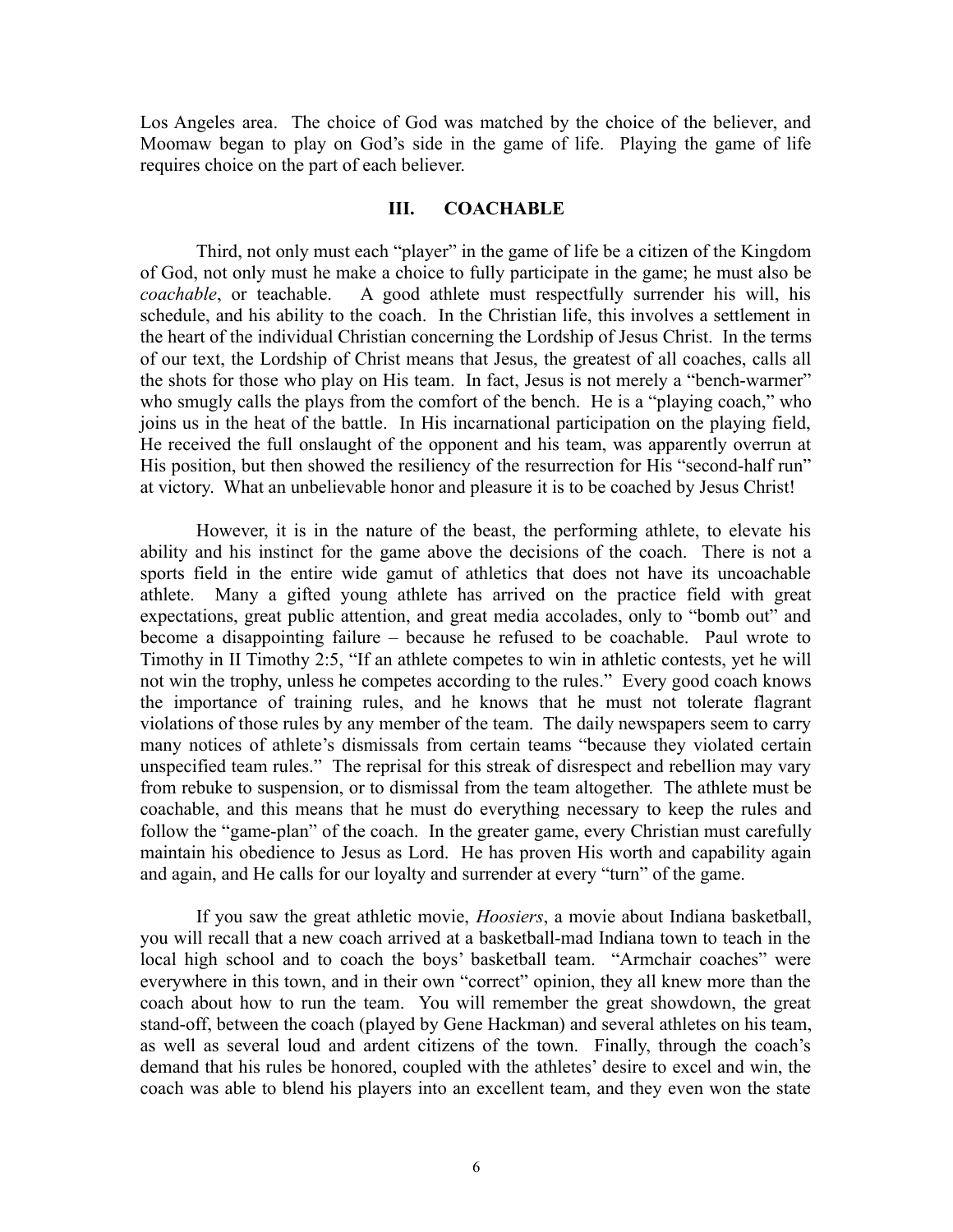championship against a team which "on paper" seemed to have every advantage over them. The movie revealed that it was the difficult choice of the players and the citizens to honor the coach's control that won for the team. The same is true in being a Christian. Our coach's strategy is sound. He needs no "correction," no "alternate game-plans," no "sideline quarterbacks." We must hang on His words and follow His game-plan. We must be sensitive to His leading and knowledgeable of His strategy, then we must obey with our very lives.

Every baseball fan is familiar with the name of Reggie Jackson, the "Mr. October" of baseball fame who became renowned for getting big hits, especially home runs, at crucial play-off moments in the baseball play-off month of October. Jackson closed out a remarkable career playing with the Baltimore Orioles under a managerial wizard named Earl Weaver. One year, the Orioles were in the thick of a pennant race, and every game was crucial in deciding the winner. In one particular game, the two pitchers were outstanding and the score was tied in the fourth inning. Reggie Jackson led off the inning as the first hitter for his team in that inning. Reggie stroked a line drive into right field for a leadoff single. The opposing pitcher was renowned for his control, the mixture of the speed of his pitches (keeping opposing hitters off balance), and his curve ball. He was not known as a pitcher with an overpowering fastball. As Reggie stood on first base, he rehearsed all these facts in his mind. He calculated the pitcher's slow delivery to the plate – and decided that he could easily steal second base against this pitcher. However, Earl Weaver had established the clubhouse rule that nobody could steal a base this late in the season without a direct signal from the manager himself. Reggie glanced at Weaver on the bench, but the manager turned his head and refused to look at the base runner. So Reggie made a decision on his own; he knew he could steal second base and get into scoring position. So he carefully took a long lead from first base, calculated the delivery of the pitcher, and broke for second at the pitch. He was right in his calculations. He slid into second ahead of the catcher's throw and the second baseman's tag, and waited with a sense of satisfaction over his triumph. The fans clapped and shouted their approval of the advance of the base runner and the possibility of scoring a run.

When the game was over, a fuming Earl Weaver manager called Reggie Jackson into his office. The manager said to his player, "Reggie, you might be the best player who has ever played this game, but you have played your last game for me if you do not quickly relearn one basic lesson – *the game of baseball is not played from the perspective of the fans in the stands, or the perspective of the player on the field. It is played exclusively from the perspective of the manager in the dugout.* Let me tell you what you did by stealing second base. First, you took the bat out of the hands of our best power hitter, Lee May. They walked him, putting him on the base you had just left. Because we had two runners on, I was forced to use my best pinch hitter early in the game. We did not score, and probably lost the game – and possibly the pennant – because you stole second base. The decision looked good at the moment, but it was actually insubordination against the manager and a disservice to the entire team." What a perfect example of the importance of listening to our Manager, the Lord Jesus Christ, Who views the entire game from His elevated and infallible managerial perspective in heaven!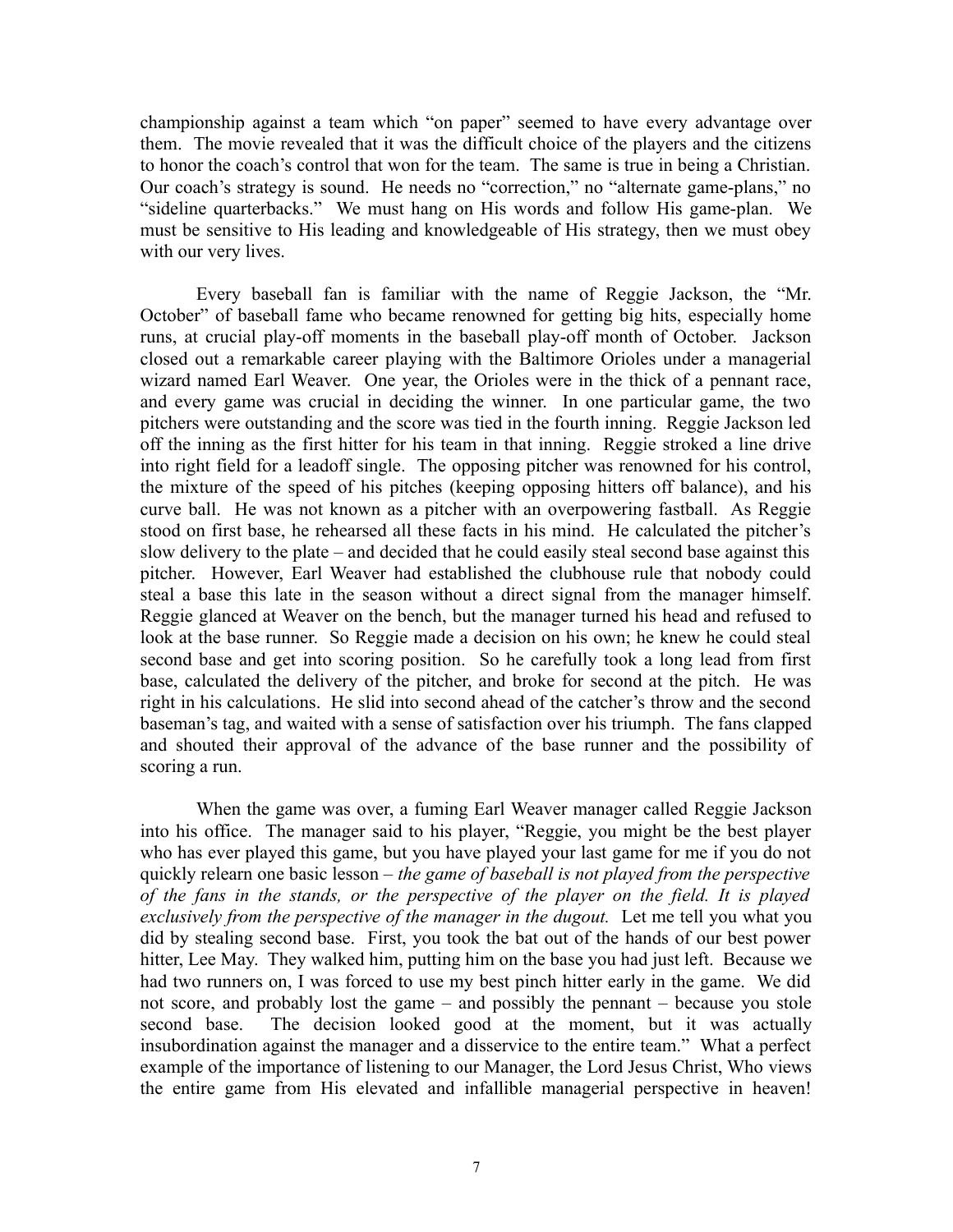Remember that He is not only "the Lord of the harvest," He is also "the Lord of the harvesters," and He must direct our moves on the field if we are to win in the manner He desires. Our part is simply that we must be coachable.

### **IV. COMPETITION**

The fourth characteristic of those who would have victory in the game of life as Paul reveals it is a strong sense of *competitveness.* Many people dislike this word as a definitive word for Christians, but I think their dislike is based upon a misconception. The idea here is not that of building self-aggrandizing performance, self-serving effort, but that of necessary competition with the forces that oppose the Christian walk.

As I write these words, the National Basketball Association has reached its final annual playoff competition. The Los Angeles Lakers are again playing for the world championship. The Lakers are anchored by a giant of a man who plays center on the team, Shaquille O'Neal. His play is a "dishing out" of punishment to those who play near him, and a receiving of punishment from them. Suppose "Shaq" went to his coach before an important showdown game and said, "Coach, go over to the other bench and tell those guys who are guarding me to ease up a little. They keep attacking me, and they're destroying my enjoyment of the game. Every time I get the ball, several of them swarm over me to take it away from me. Every time I try to shoot, they bump me and push me to throw me off balance. Coach, I could do a whole lot better if they would just leave me alone." No, that would be laughable and ludicrous. The coach might reply, "Sir, this organization doesn't pay you megamillions of dollars annually for the other team to leave you alone. The fans come to see you fight your way through all those obstacles you mentioned to lead this team to victory." A part of Shaq's satisfaction in participating in the game is in overcoming the obstacles that the other teams throw at him, and a part of the fan's pleasure is in seeing him accomplish that. In the same way, *opposition and competition are necessary for the participant in the game of life.*

Earlier, I mentioned the forces that oppose the Christian walk and the Christian's service for Christ. There are three such forces – two *objective* forces, the *devil* and the *world*, and one *subjective* force – the *"flesh,"* or the lower drives of the self-life.The devil is the *infernal* foe against whom every Christian must compete, the world is the *external* foe against which every Christian must compete, and the flesh is the *internal* foe against which every Christian must compete. The devil is the *spiritual* enemy of every Christian, the world is the *social* enemy of every Christian, and the flesh is the *sensual* and *selfish* enemy of every Christian. Christian, you will face-off with all three of these foes today. And the competition is fierce. All three of these enemies are competitively bent upon destroying the Christian, and he must learn how to engage each in real battle if he is to win in this game.

The Apostle Paul vividly identifies the competition in our text. His first illustration may be a reference to the enmity of the *flesh.* In verse 27, he said, "I keep my body under, and bring it into subjection." This is a wrestling figure, which pictures the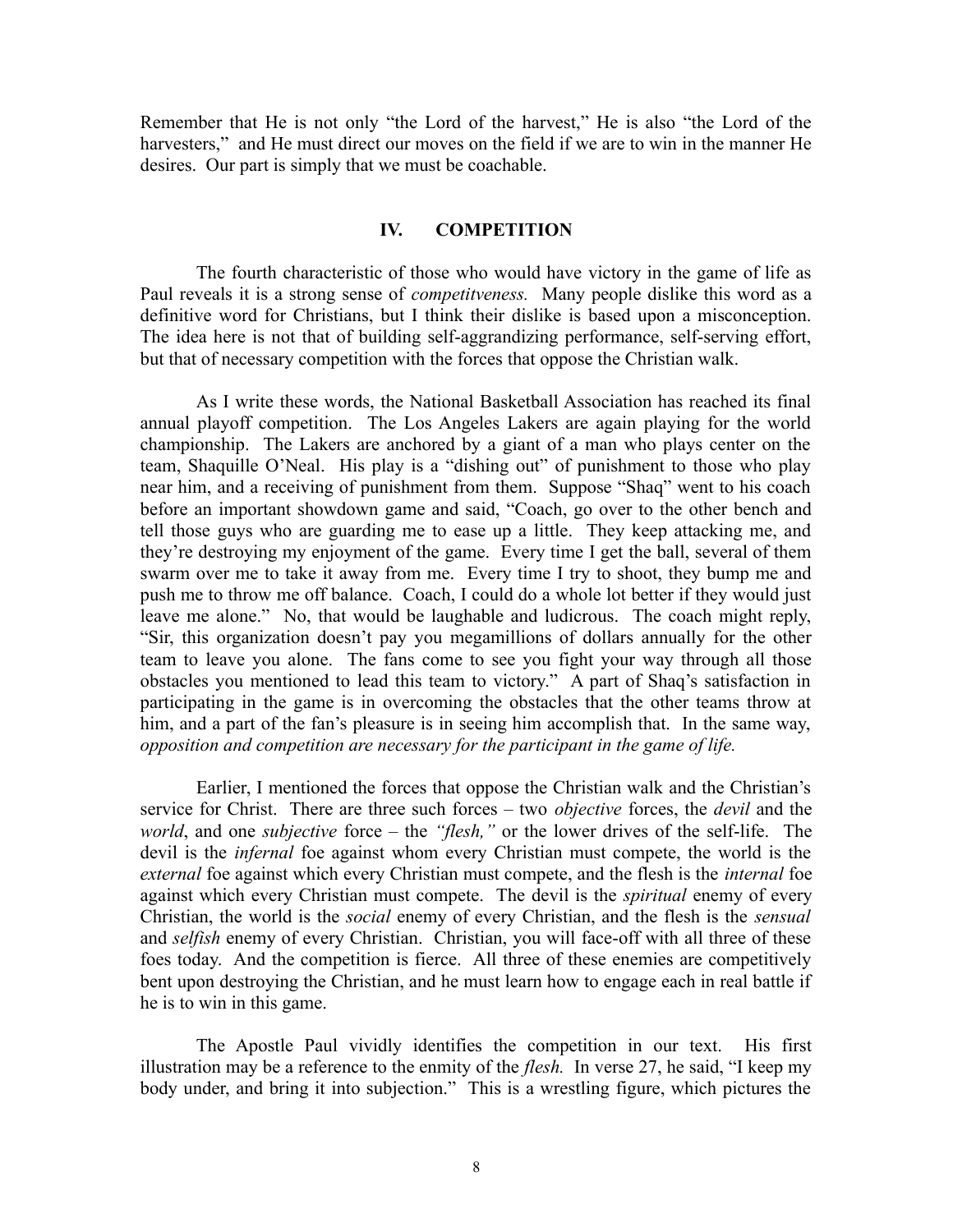Christian as a wrestler who "pins" his own body lest it throw and defeat him. This text sounds similar to the counsel of Romans 12:1, which charges the Christian to "present your (his) body a living sacrifice." Actually, the figure in our text also contains a reference to boxing, with the strange twist that the opponent is one's own body. One translation says, "I hit myself under the eye, giving myself a black eye." Another sounds almost brutal when it says, "I beat myself black and blue." This is certainly not a masochistic idea, but a simple acknowledgement that I must discipline myself with whatever discipline is necessary to keep myself under the control of Christ.

Evangelist Mike Gilchrist recounts a relaxed Saturday evening in a city away from home as he awaited the closing services on Sunday in a church in that city. A church member took him to see a game where a colorful African-American press box announcer commented on the game plays from the booth, broadcasting his comments over the field on the public address system as the plays were occurring on the field. Mike said that in the third quarter, a running back broke into the open field and was apparently on his way to a score when he stumbled over his own foot. He tried to regain his balance, running for several yards off balance, then sprawling headlong to the turf, still some fifteen yards from the goal line. The announcer, trying to explain the play, said, "He's away for a touchdown! No, no! He's stumbling! He's stumbling! And now, he's down…, he's down…, he's down – by *self-tackle-ization!"* Self-tackle-ization – what a vivid word in describing the reason for many falls and failures in many Christian's lives! The undisciplined, unchecked flesh causes them to stumble in their spiritual walk.

A boy showed up from school one day with a black eye. His mother saw it and exclaimed, "Who gave you that?" He replied, "Mom, nobody *gives* you one of these; you have to *fight* for it. Many Christians need to shift their thinking from passive ease to an intense military mentality. We must again see ourselves as competitors in this great game. We must maintain a healthy sense of true competition if we are to win.

The *world* is also a formidable enemy for the Christian. The inference of the test is that a worthy athlete must renounce the glitter and glamor of the world system and stay focused on his goals and purposes to "win," to succeed in the athletic field in which he participates.

A teacher asked her young class, "What is the hardest thing you ever tried to do?" The answers were fairly predictable until she came to young Jimmy. In answer to her question, Jimmy replied, "The hardest thing I ever did was to pull up a cornstalk by the roots." The class hooted and jeered at Jimmy's answer, but the teacher wanted further information. "Jimmy, why was that so hard?" she asked. "It was so hard because, while I was pulling on one end of that cornstalk, *the whole world was pulling on the other end.*" Even so, the godless social system of this world is pulling against us as we seek to win for Christ, and we must ignore its allurement and keep our eyes on our coach and our goals.

The last enemy in the competition against us is the *devil.* The devil is deadly and deceitful, and often gains the upper hand before we know he has entered the field. Jesus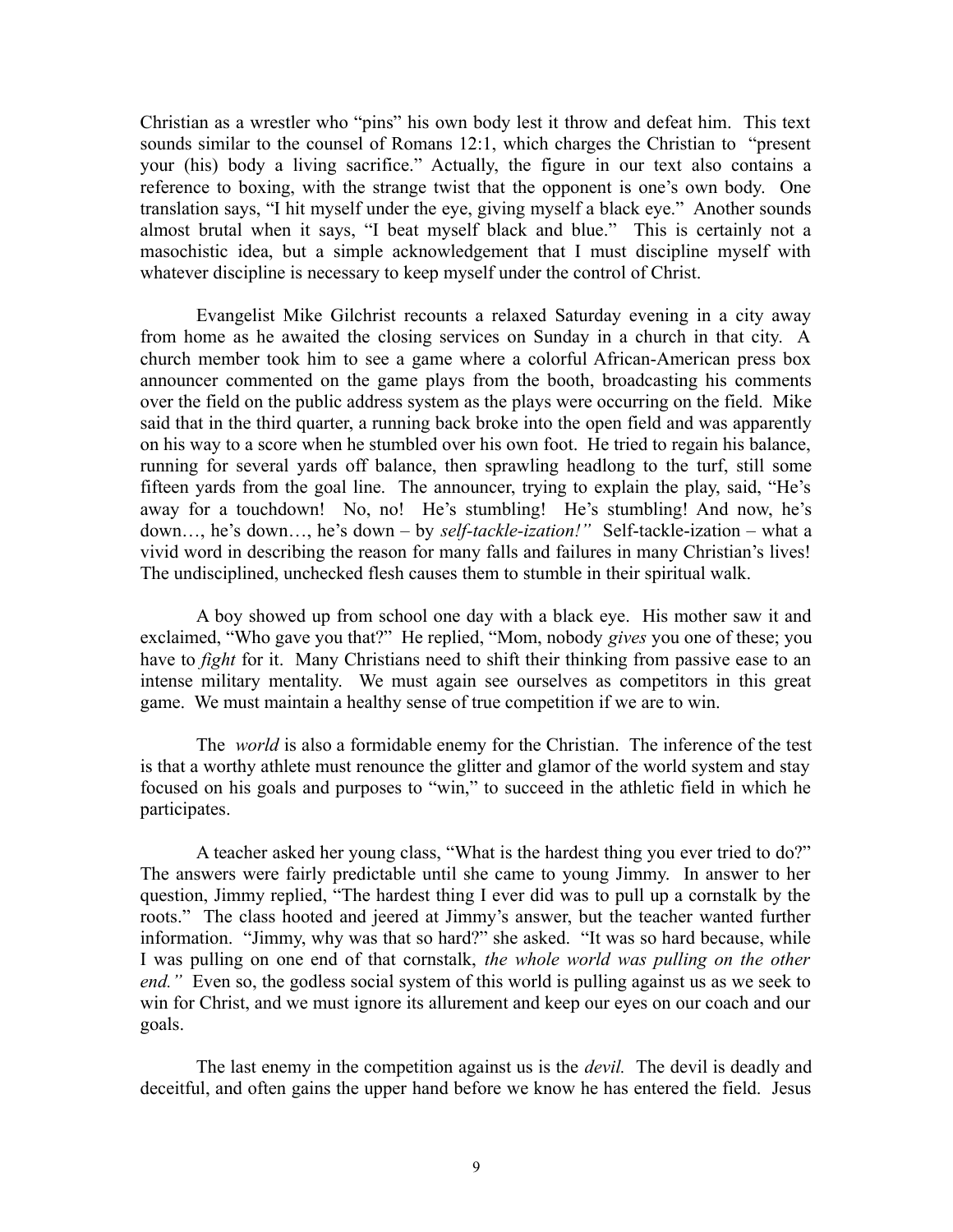said, "The thief comes not except to steal, kill and destroy" (John 10:10). Note Satan's three weapons: dispossession, death and destruction. That is, he works to steal the things of greatest value from the Christian – such things as his character, his testimony, his joy, his participation in the game, etc. Also, death is his "stock-in-trade," and he is always working to advance his product. He knows that "to be carnally-minded is death" (Romans 8:6), and so he labors tirelessly to make every Christian as carnally-minded (self-centered in thought, word, deed and purpose) as possible. And it is Satan's design to leave every field strewn with carnage and destruction. What a vicious, consistent, hateful competitor he is! If we are to win, he must be treated by us with the same regard with which he approaches us. He hates us, and we must return the favor. He strives to stop our advance in his territory, and we must strive to stop his advance in our (His) territory.

It is an old axiom in sports as well as in other fields that "a good offense is the best defense." A team that scores at every opportunity is going to lose very few games. Christians must stop merely playing defense, always protecting themselves against the assaults of the enemy, and venture into the enemy's strongholds to deal him some hard and heavy blows. The "race" involves individual *production*, not just individual *protection.* Our text is about *production*, not mere *participation.* Take a moment and reread the preceding verses, especially verses 19-23. A sense of valiant effort and victorious effect prevails in what I call "the greatest picture of cosmopolitan Christianity ever written." Ponder the key words again: "I am made all things to all men, that I might by all means save some. And this is do for the Gospel's sake, that I might be partaker thereof with you." These are the words of a man who has mastered the strategy of the Christian battle – and has every intention of winning for Christ's sake.

In the days of the Miami Dolphins National Football League dynasty, the days of Dolphin glory under Coach Don Shula, the Dolphins had a great linebacker named Mike Kolen, who was nicknamed "Captain Crunch" because of his fierce defensive tackles. Kolen, a former Auburn University All-American, played on three Dolphin teams which won Super Bowl championships. When he retired from NFL play, Kolen was asked by his old coach, "Shug" Jordan of Auburn, to become a part of his coaching staff. He asked Kolen to head Auburn's annual recruiting effort to convince the best athletes to play for Jordan and Auburn. When Kolen arrived on campus, he went to Jordan's office. "What kind of players do we want to recruit, Coach?" "Well, Mike, you know the guy who gets knocked down and gets up . . . ?" "We don't want that guy, do we, Coach?" "No, we don't," Jordan replied. "You know the guy who gets knocked and gets up, gets knocked down and gets up, gets knocked down and gets up?" "We don't really want that guy either, do we, Coach?" "No, we don't," Coach Jordan replied. "You know the guy who gets knocked down and gets up, gets knocked down and gets up, knocked down, gets up, knocked down, gets up, knocked down, gets up, knocked down, gets up, knocked down, gets up ….? Jordan's voice faded as if he was continuing the idea. Mike Kolen said, "Coach, that's the one we want, isn't it?" "No, Mike, it's not," Jordan replied firmly, "*We want that guy who is knocking all those other people down!"* Jesus Christ is looking for the strategic Christian who will establish beachheads in enemy territory, drive the enemy back, and begin to build strong, militant Christians for Him in all these territories. For this tactical mission, well-trained, loving competitors are required.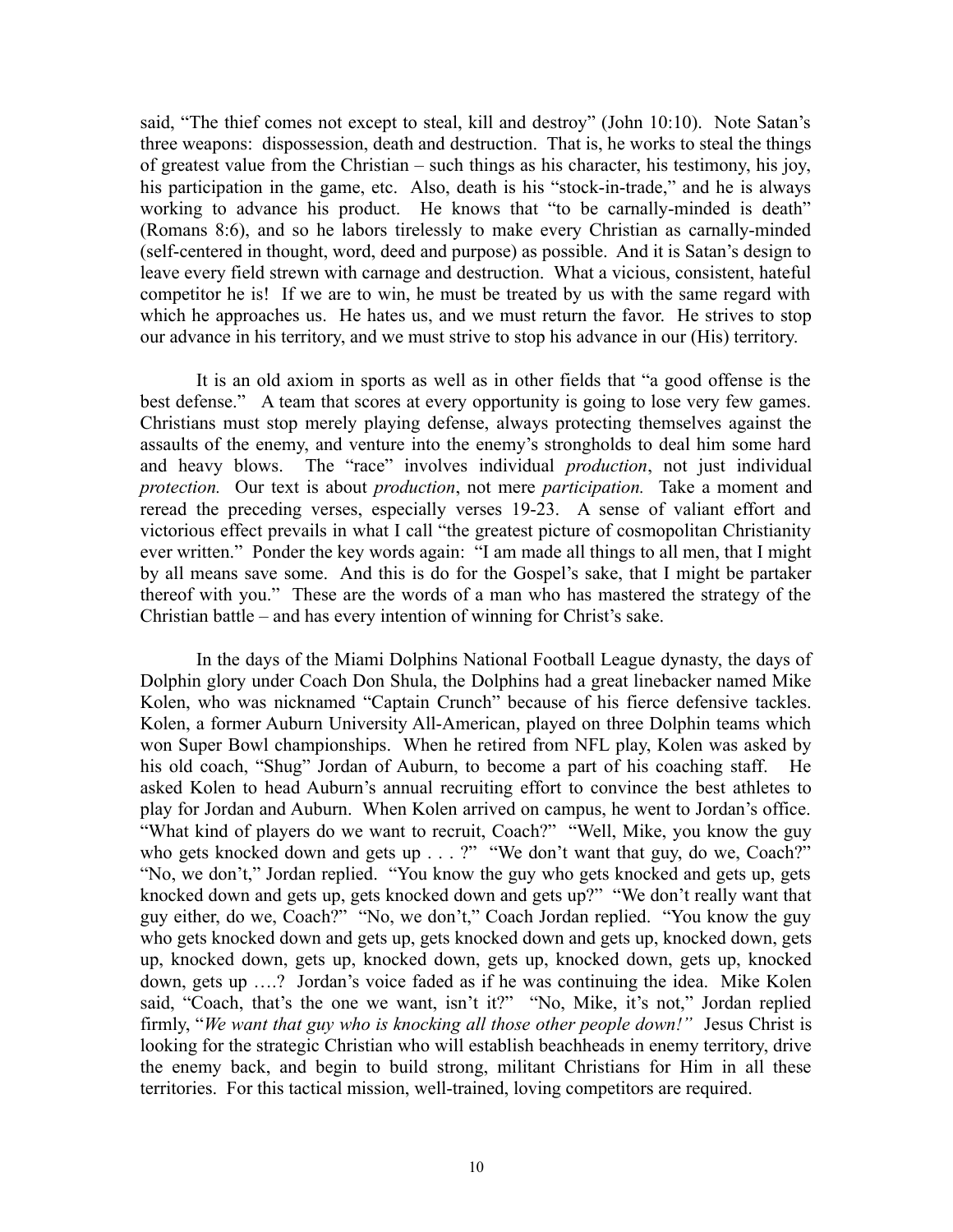### **V. CONCENTRATION**

The fifth characteristic of the Christian who would participate in the contest suggested in the text is *concentration.* That is, his life must be focused and not fragmented. Paul suggests this characteristic in verse 26, when he says, "I run, not as uncertainly; so fight I, not as one who beats the air." Before verse 26, the Apostle has been writing to others and about others, but here, he speaks personally about himself. It is as if he said, "I can't decide for anyone else. I can't determine the destiny of others. But *for myself*, I know what I will do." Here is a wonderful picture of determination, consolidation of attention, focus of mind, heart and will – in short, complete concentration on the crucial thing.

Can you imagine a sprinter in a track meet devoting his attention to the other runners as he runs the race, or focusing on the crowd in the stands, or localizing his attention upon his girl friend in a certain seat, or even looking at his own feet? No, every runner knows that he must focus on the goal and be careful to run in his lane. Every boxer knows that he must concentrate upon his opponent, and the same is true of a wrestler. To allow his concentration to be interrupted will likely be fatal to any of these performers.

Paul was following this analogy when he wrote in Philippians 3:13-14, "This one thing I do, forgetting those things which are behind, and reaching forth unto those things which are before, I press toward the mark for the prize of the high calling of God in Christ Jesus." Here is a man with a splendid concentration upon the Person and purpose of Christ.

The first heralded "Miracle Mile" was run on August 7, 1954, between Roger Bannister, a 25-year-old British medical student, and John Landy, a 24-year-old Australian. Both had already cracked the much-sought four–minute mile. When the big race began, Landy led almost the entire race, but he didn't know how long a lead he had near the end. Curiosity conquered him and he looked back to locate his opponent. Bannister had enough "kick" to put on a burst of speed in the last few yards, passing Landy at the last second, and winning at the finish line. What beat Landy, putting Roger Bannister's name in the record books instead of his? *The lack of concentration in the last ten yards of the race.* Perhaps a number of Christians reading these words need to take a few minutes with God just now and ask Him to fully focus your attention upon Himself and His purpose – lest you fail to "receive the prize" because of attention that is either *divided* or totally *distracted*. The Christian life requires full and undivided concentration upon its Object, Jesus, and upon its objective, His purpose.

The Bible often reminds us to maintain focus upon Jesus and the assignment He has given us. The personal assignment is to cooperate with Him in our own transformation into Christ-likeness. The universal assignment is world impact by "turning people into disciples" (Matthew 28:19). To see this assignment discussed in much more complete detail, consult my book, *Tally Ho the Fox.*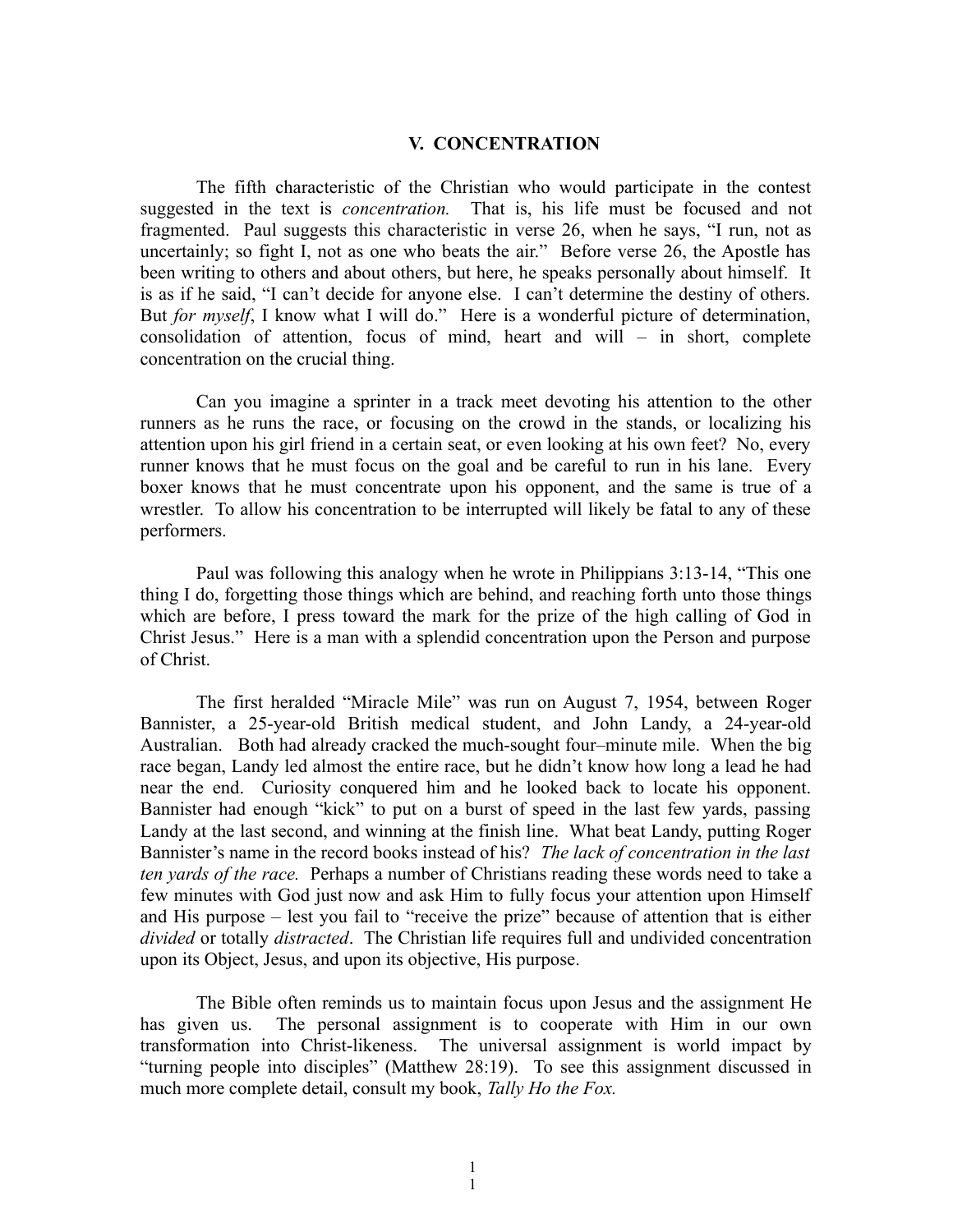At this point, let me say that many Christians seem to have other focal points for their lives – self-piety, faithfulness in institutional church activities, etc. – and have apparently omitted *His* assignment from their lives. Christians and groups that have no vision of world-wide outreach, no strategy for multiplying themselves, are in danger of catching the disease someone has called "koinonitis" – an overdose of fellowship! And they may be shocked when they arrive in heaven charged with too much introspection, too much introversion, too much implosion. *Nature shows that inbreeding within the same family will produce deformity, and the same is true in the spiritual realm.* I repeat: the Christian life requires full and undivided concentration upon its Object, Jesus, and upon its objective, His personal and universal assignments for us.

## **V. CAUTION**

The sixth characteristic of those who would successfully "compete to win" in this race is *caution.* Paul indicates that it is possible to enter the race, recruit others to participate, and yet finally be a "castaway" (verse 27). He indicates that a believer may focus on "others" (minor emphasis in the text), and yet "he himself" (major emphasis in the text) "be a castaway."

Much attention has been focused by a variety of commentators representing many viewpoints on the word "castaway." Of course, there are those who say that this indicates that a person who has been saved can lose his salvation. However, Paul has already clearly settled that matter in I Corinthians 3 when he indicates that a believer may have built "wood, hay, and stubble" into the superstructure (his life) that he is building upon the one foundation (Jesus Christ, I Cor. 3:11). However, when that believer stands at the Judgment Seat of Christ (where only believers will stand; unsaved people will appear before the Great White Throne of Revelation 20:11-15), though his fleshly works or sins will be "burned up," "he himself will be saved, as if through fire." The fire of judgment will consume the dross of his fleshly works and his sins, but he himself will be saved. So Paul is not talking about salvation here.

Let me give an illustration that will show the necessity of balancing competition, concentration, and caution in the service a Christian renders. In the annals of sports, the 1984 Olympics will be remembered for a tragic event. The women's 3000 meter run was given incredible media build-up because of the focus on two great runners, Mary Decker of the United States and Zola Budd of South Africa (though Budd actually ran for Great Britain). The race lived up to its hype. Midway in the race, the runners had matched each other stride for stride and were running even. It appeared that the race would be decided by a "photo finish." But suddenly, Zola Budd allowed herself to be slightly distracted, moved too close to Mary Decker, and slightly clipped Decker's foot. Decker fell to the track as if she had been shot. The fall injured her so badly that she could not finish the race. Not only did the mishap cost her an opportunity to win that race, but she also did not run competitively for a long period of time. It cost her many opportunities and many victories. Zola Budd, on the other hand, was disgraced by the mishap and never fully recovered her status and the appreciation of the sports world. She was a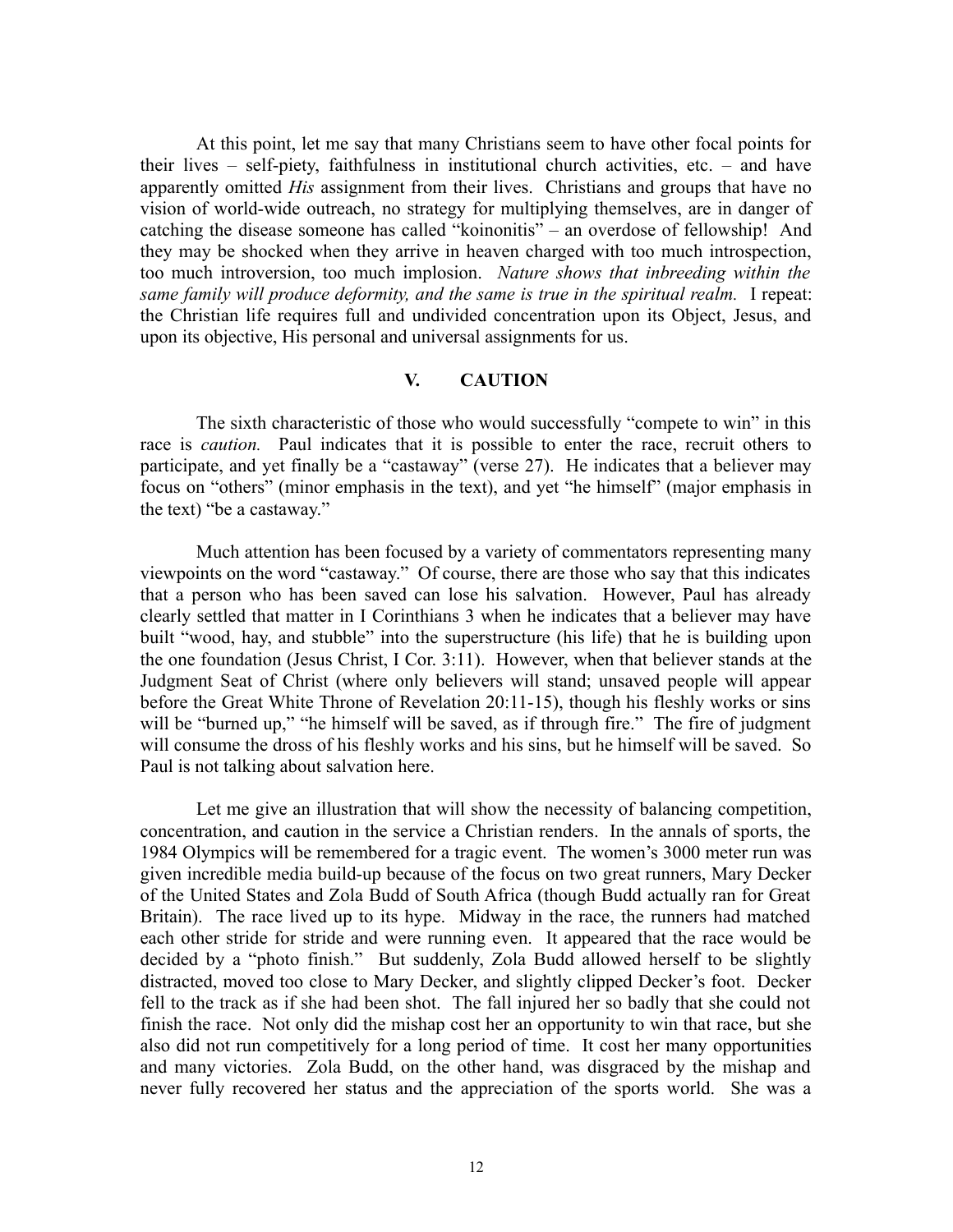temporary "castaway" in the sports world. Competition must be seasoned with concentration and caution, and caution and concentration must be exercised even in the most heated competition.

Remember that the essential background qualification for participation in the Isthmian Games was that the participant had to be a Greek citizen. The qualification for the Christian life is that the prospect must be born again. He must be a citizen of the Kingdom of God, a member of the Family of God. Many different things can happen in the life after birth, but a born person simply cannot be unborn! The disqualified Greek athlete did not lose his citizenship, only his opportunity to win a prize.

Furthermore, Paul is talking about his own apostolic service here, and he isolates himself in the text. In verse 26, he said, "I (and the word 'I' bears major emphasis in the text) so run." The race represents the life he lives and the service he renders *after* he is saved, and he indicates that he does not want to serve *others* (an emphatic word in verse 27) and then have his service disapproved so he wins no award at the end of the race. The suggestion here is that a believer must be sure to keep himself right before God, and must not become so involved with others that he fails to keep his own life in order. So the issue here is one of reward, not salvation. However, this does not reduce the caution of the passage. A Christian's holy fear of himself is one of his best guards against failure. Every believer should be very cautious lest he become so busily absorbed in serving others that he fails to keep his own fences repaired.

In interpreting the word "castaway," I do not want to minimize the warning of Paul's statement. He is talking about the Christian servant being "put on the shelf" as far as his service is concerned. I recently found a great paragraph by Glyn Evans which I want to share with you. Evans wrote, "God's way is, 'If the people don't respond to My call to serve, I will get others.' Personally, I have often been guilty of 'the sin of indispensability.' I have treated some leaders and some friends as indispensable. However, in God's eyes there are no indispensable servants. All are expendable in His service. I cannot claim such a privileged position with God that He cannot afford to bypass me in the ongoing of His work. I must never abandon the conditions on which fruitful servanthood rests, and never give myself the luxury of feeling that God's work will die when I die. God abhors that kind of a vacuum, and He will quickly fill it with someone else. Isaiah 42:4 says, 'He will not fail or be discouraged until He brings justice to victory.'" Every servant of Christ must hear and heed these wise words of caution.

Let us remind ourselves again of Paul's words to Timothy, "If a man competes to win in an athletic contest, yet he will not win the trophy unless he competes according to the rules." An athlete needs a deep-set sense of personal integrity, and he needs to be reminded of the importance of that integrity.

Just recently, I read the announcement of the coming retirement from NBA basketball of 7' 2" David Robinson of the San Antonio Spurs. At 36 years of age, Robinson has played for thirteen years in the intense competition of the professional National Basketball Association, where nerves are easily frayed and tempers easily flair.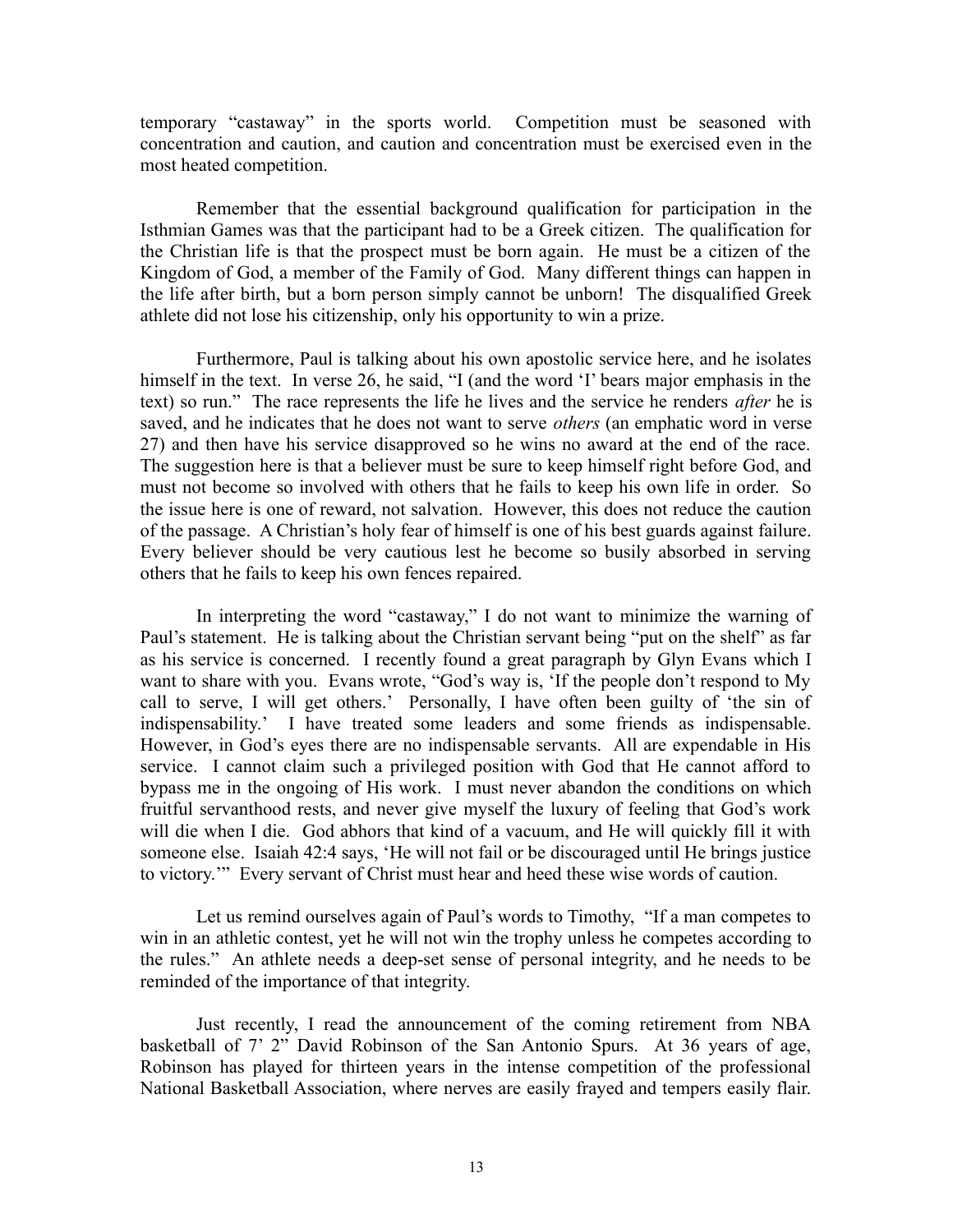But David Robinson has been faithful to his convictions as a firm believer in Jesus Christ, and has gained the respect of teams and players around the league. He has also shown a remarkable self-control which likely has developed from the daily disciplines of his Christian life. In the news article that announced Robinson's coming retirement at the end of next year's NBA season, Los Angeles Lakers' center Shaquille O'Neal was quoted as saying, "David Robinson is a class act, a legend, still my idol. I can't say anything bad about a guy like that." I'm sure that the inner character of David Robinson is a mix of positive faith in Jesus Christ and negative caution that he not fail His Lord. I'm sure, too, that some other players who have faced him on the court admire his integrity but do not have the firmness of character to maintain such integrity themselves. Wholesome caution is necessary.

Examples of failure to maintain such caution abound in the field of athletics. For example, in 1912, a young American Indian athlete named Jim Thorpe won the decathlon and the pentathlon at the Olympic Games in Stockholm, Sweden. He was presented to the king of Sweden, who said to him, "You, sir, are the greatest athlete in the world today." But a short time later he had to return the gold medals he had won because it was discovered that he had played professional baseball in 1911, earning \$5 a week. He had won the events but had broken the rules, so he lost the prizes he had won. It was not until 1984 at the Olympic Games in Los Angeles that the Olympic Committee reversed the long-standing decision and restored his awards. But Jim Thorpe's great athletic achievement was forever stained by the fact that he broke the rules. There are many more examples, most much more flagrant and arrogant than Jim Thorpe's, of athletes who have thrown caution to the winds in self-favor and self-indulgence. I am glad to be able to remind myself of the need of caution through a testimony that now hardly seems worth mentioning, but I would prefer not to cite some of the more abusive failures. I mention just one to show the possibility of radical failure in an undisciplined life.

My home city, Memphis, Tennessee, has just hosted a heavyweight championship boxing match between world champion Lennox Lewis and challenger Mike Tyson. Everyone with any sports interest has been dismayed again and again by the antics and pathetic display of selfish and sinful indulgence shown by Mike Tyson. Tyson provides the classic current example of the need for character and caution in the world of sports. The Christian life also has great possibilities of success and failure, and caution is one of the necessary monitors to check failure and to promote success.

Colossians 3:15 says, "Let the peace of God rule in your hearts." Hidden in this verse, there is another great athletic picture. The word translated "rule" is the Greek word for an "umpire" or an "arbiter." An umpire at an athletic event is the official who announces and enforces the rules, calls all close plays, and maintains the integrity of the game. The peace of God is the Christian's inner umpire. The Christian should always consult the peace of God in determining the "close calls" in his life. If that peace is missing, something needs to be corrected in his life. Never under any circumstance should the old athletic cry, "Kill the ump!", ever condition a Christian's attitude toward God's inner peace. Again, great caution is necessary.